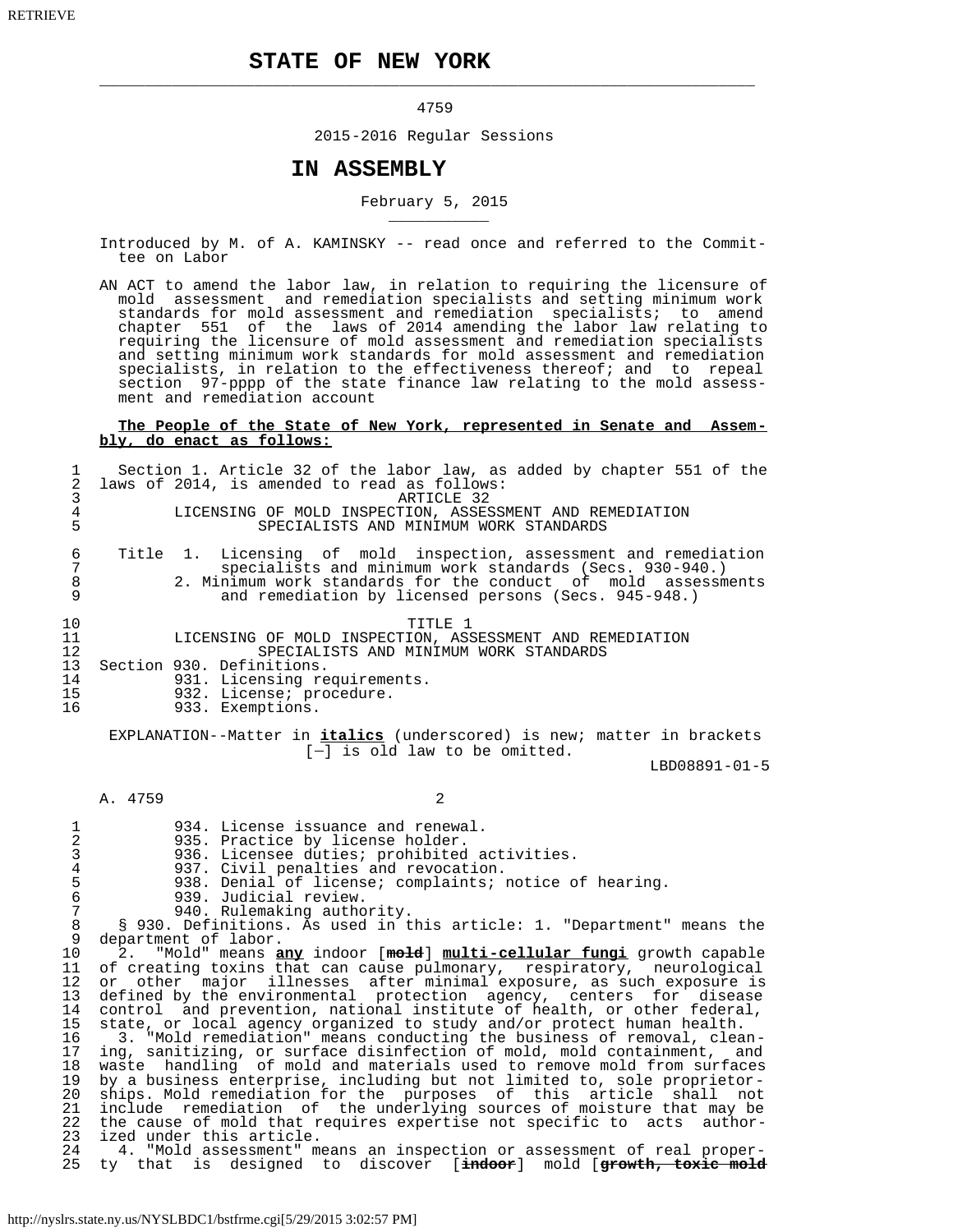26 **growth**], conditions that facilitate [**indoor**] mold [**growth and/or**]**,** indi- 27 cia of conditions that are likely to facilitate [**indoor**] mold [**growth**]**,** 28 **or any combination thereof**. 29 5. "Mold abatement" means the act of removal, cleaning, sanitizing, or<br>30 surface disinfection of mold mold containment, and waste handling of 30 surface disinfection of mold, mold containment, and waste handling of 31 mold and materials used to remove mold from surfaces by an individual. 31 mold and materials used to remove mold from surfaces by an individual.<br>32 6. "Project" means mold remediation, mold assessment, or mold abat 32 6. **"Project" means mold remediation, mold assessment, or mold abate-** 33 **ment, of areas greater than ten square feet, but does not include (a)** 34 **routine cleaning or (b) construction, maintenance, repair or demolition** 35 **of buildings, structures or fixtures undertaken for purposes other than** 36 **mold remediation or abatement.** 37 **7.** "Commissioner" means the commissioner of the department of labor. 38 § 931. Licensing requirements. 1. It shall be unlawful for any 39 contractor to engage in mold assessment **on a project**, or to advertise or 40 hold themselves out as a mold assessment contractor unless such contrac-<br>41 tor has a valid mold assessment license issued by the commissioner. 41 tor has a valid mold assessment license issued by the commissioner. 42 2. It shall be unlawful for any contractor to engage in mold remedi- 43 ation **on a project**, or to advertise or hold themselves out as a mold 44 remediation contractor unless such contractor has a valid mold remedi- 45 ation license issued by the commissioner. 46 3. It shall be unlawful for any individual to engage in mold abatement 47 on a project or to advertise or hold themselves out as a mold abatement 47 **on a project** or to advertise or hold themselves out as a mold abatement 48 worker unless such individual has a valid mold abater's license issued 48 worker unless such individual has a valid mold abater's license issued 49 by the commissioner.<br>50 4. A copy of a val 50 4. A copy of a valid mold assessment or mold remediation license must<br>51 be conspicuously displayed at the work site on a mold project. 51 be conspicuously displayed at the work site on a mold project.<br>52 5. (a) Nothing in this article shall prohibit any design pr 52 5. (a) Nothing in this article shall prohibit any design professional 53 licensed pursuant to title eight of the education law from performing 54 mold inspection, assessment, remediation and/or abatement tasks or func-<br>55 tions if the person is acting within the scope of his or her practice 55 tions if the person is acting within the scope of his or her practice,<br>56 or require the design professional to obtain a license under this artior require the design professional to obtain a license under this arti-A. 4759 3 1 cle for such mold inspection, assessment remediation and/or abatement 2 tasks or functions. 3 (b) Nothing in this article shall mean that any individual not 4 licensed pursuant to title eight of the education law may perform tasks<br>5 or functions limited to the scope of practice of a design professional 5 or functions limited to the scope of practice of a design professional<br>6 under such title. 6 under such title.<br>7 8 932. License: 7 § 932. License; procedure. 1. The commissioner shall establish minimum 8 qualifications for licensing.<br>9 2 Applications for license 9 2. Applications for licenses and renewal licenses shall be submitted 10 to the [**department**] **commissioner** in writing on forms furnished by the 11 commissioner and shall contain the information set forth in this section<br>12 as well as any additional information that the commissioner may require. 12 as well as any additional information that the commissioner may require.<br>13 3. An applicant for a license to perform mold assessment shall meet 13 3. An applicant for a license to perform mold assessment shall meet 14 the following minimum requirements:<br>15 (a) be eighteen years of age or 15 (a) be eighteen years of age or older;<br>16 (b) have satisfactorily completed  $[d\cdot]$  16 (b) have satisfactorily completed [**department**] **commissioner** approved 17 course work, including training on the appropriate use and care of 18 personal protection equipment [**as approved by the commissioner of the** 19 **department of health**]; [**and**] 20 (c) paid the appropriate fees as provided in subdivision six of this 21 section; and<br>22  $(d)$  submit 22 **(d) submitted insurance certificates evidencing workers' compensation** 23 **coverage, if required, and liability insurance of at least fifty thou-** 24 **sand dollars providing coverage for claims arising from the licensed** 25 **activities and operations performed pursuant to this article.** 26 4. An applicant for a license to perform mold remediation shall meet<br>27 the following minimum requirements: 27 the following minimum requirements:<br>28 (a) be eighteen years of age or o 28 (a) be eighteen years of age or older;<br>29 (b) have satisfactorily completed  $\overline{d}$  29 (b) have satisfactorily completed [**department**] **commissioner** approved 30 course work, including training on the appropriate use and care of 31 personal protection equipment [**as approved by the commissioner of the** 32 **department of health**]; 33 (c) paid the appropriate fees as provided in subdivision six of this  $34$  section; and<br> $35$  (d) submit 35 (d) submitted insurance certificates evidencing workers' compensation 36 coverage, if required, and liability insurance of at least fifty thou- 37 sand dollars **providing coverage for claims arising from the licensed** 38 **activities and operations performed pursuant to this article**. [**An** 39 **applicant for a license to perform mold remediation shall furnish the** 40 **department with a financial statement, prepared by an independent audi-** 41 **tor or accountant and signed by the applicant and auditor before a nota-** 42 **ry public, stating the assets of the applicant, to be used by the** 43 **department to determine the financial responsibility of the applicant to** 44 **perform mold remediation services.**]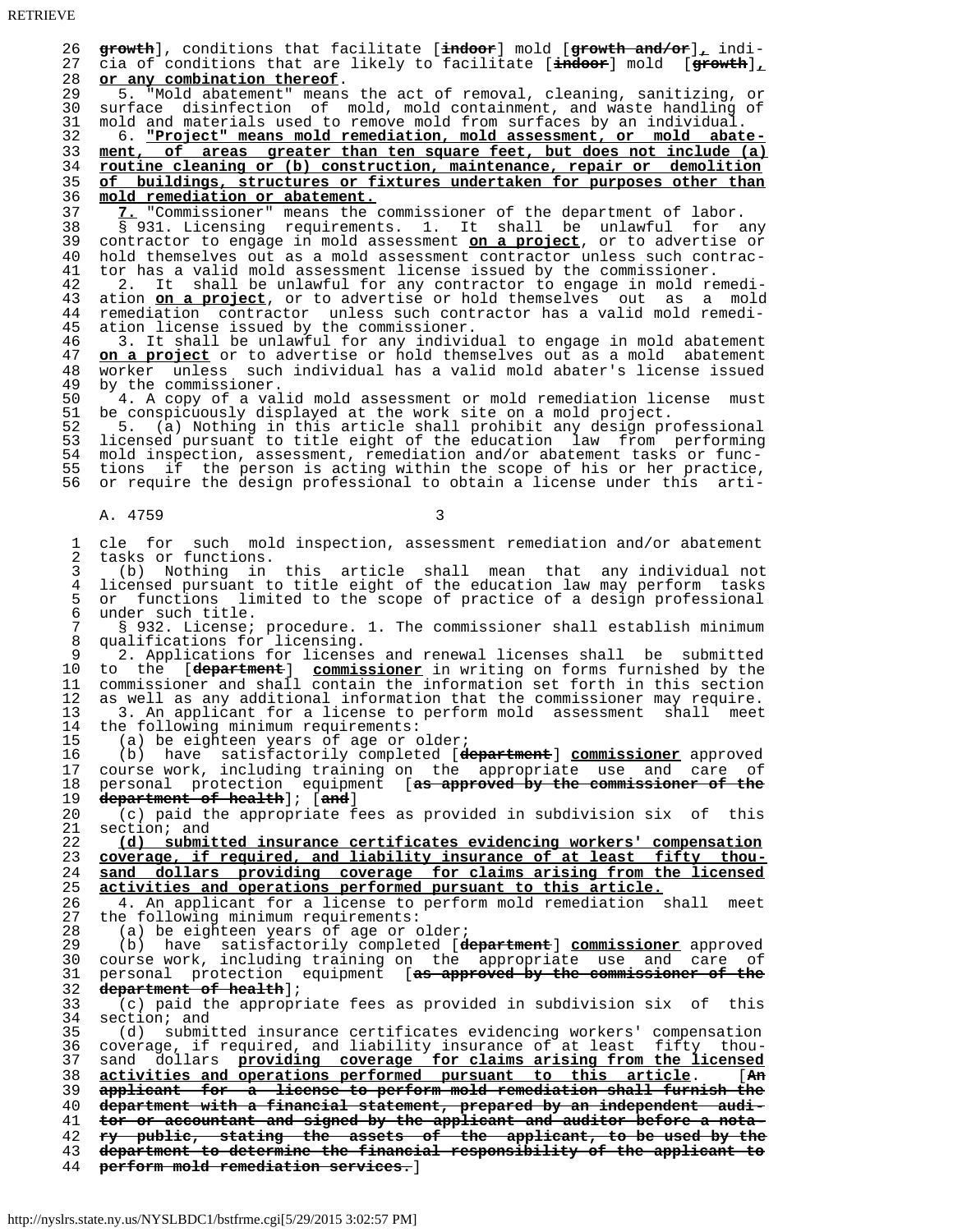RETRIEVE

 45 5. An applicant for a license to perform mold abatement shall meet the 46 following minimum requirements:<br>47 (a) be eighteen years of age 47 (a) be eighteen years of age or older;<br>48 (b) have satisfactorily completed [dep 48 (b) have satisfactorily completed [**department**] **commissioner** approved 49 course work, including training on the appropriate use and care of<br>50 personal protection equipment (as approved by the commissioner of the 50 personal protection equipment [**as approved by the commissioner of the** 51 **department of health**]; and<br>52 (c) paid the appropriat 52 (c) paid the appropriate fees as provided in subdivision six of this section  $\frac{1}{t}$  and  $\frac{1}{t}$ . 54 6. The [department] commissioner shall charge and collect the follow-<br>55 ing non-refundable fees which shall accompany each application: ing **non-refundable** fees which shall accompany each application: A. 4759 1 (a) a fee for an initial application for a license[**, not to exceed one** 2 **hundred dollars**] **as determined by the commissioner, of not less than** 3 **five hundred dollars nor more than one thousand dollars for a mold reme-** 4 **diation license, not less than one hundred fifty dollars nor more than** 5 **three hundred dollars for a mold assessment license and not less than** 6 **fifty dollars nor more than one hundred dollars for an individual mold** 7 **abatement license**; [**and**] 8 (b) a fee for renewal of a license[**, not to exceed one hundred** 9 **dollars**] **equal to the application fee; and** 10 **(c) a fee to be charged to a course provider for review of each course** 11 **submitted for approval, as determined by the commissioner, of not less** 12 **than five hundred dollars and not more than one thousand dollars, and an** 13 **additional fee to be charged to a course provider of not less than one** 14 **hundred dollars nor more than two hundred dollars for review of changes** 15 **of technical content**.<br>16 § 933. Exemptions 16 § 933. Exemptions. The following persons shall not be required to 17 obtain a license as provided in this title in order to perform mold 18 assessment [**or**]**,** remediation**, or abatement**: 19 1. a residential property owner who performs mold inspection, assess-<br>20 ment  $[\sigma \mathbf{r}]_L$  remediation, or abatement on his or her own property; 20 ment  $[\text{or}]\text{]}$ , remediation, or abatement on his or her own property;<br>21 2. a non-residential property owner, or the employee of such 21 2. a non-residential property owner, or the employee of such owner,<br>22 who performs mold assessment [or], remediation, or abatement on an 22 who performs mold assessment [**or**]**,** remediation**, or abatement** on an 23 apartment building owned by that person that has not more than four<br>24 dwelling units; [and] 24 dwelling units; [**and**]<br>25 3. an owner or a ma 25 3. an owner or a managing agent or a full-time employee of an owner **or** 26 **managing agent** who performs mold assessment [**or**]**,** remediation**, or abate-** 27 **ment** on commercial property **or a residential apartment building of more** 28 **than four dwelling units** owned by the owner provided, however, that this 29 subdivision shall not apply if the managing agent or employee engages in  $30$  the business of performing mold assessment  $\sigma$ ; remediation, or abate- 30 the business of performing mold assessment [**or**]**,** remediation**, or abate-** 31 **ment** for the public**; and** 32 **4. a federal, state or local governmental unit or public authority and** 33 **employees thereof that perform mold assessment, remediation, or abate-** 34 **ment on any property owned, managed or remediated by such governmental** 35 **unit or authority**. 36 § 934. License issuance and renewal. 1. Licenses issued pursuant to 37 the provisions of this title shall be valid for a period of two years  $38$  from the date of issuance and may be renewed in accordance with the commission-<br>39 conditions set forth in this article and established by the commission- 39 conditions set forth in this article and established by the commission- 40 er. 41 2. Within thirty days of the receipt of the application and fee for<br>42 any license issued under this section, the commissioner shall either 42 any license issued under this section, the commissioner shall either<br>43 issue the license or [deny the license setting forth the reason for such 43 issue the license or [**deny the license setting forth the reason for such** 44 **denial in writing**] **issue a notification of denial pursuant to subdivi-** 45 **sion one of section nine hundred thirty-eight of this title**. 46 3. Licenses shall be in a form prescribed by the [**department**] **commis-** 47 **sioner**. 48 4. The renewal of all licenses granted under the provisions of this<br>49 article shall be conditioned upon the submission of a certificate of 49 article shall be conditioned upon the submission of a certificate of<br>50 completion of a [department-approved] commissioner-approved course 50 completion of a [**department-approved**] **commissioner-approved** course 51 designed to ensure the continuing education of licensees on new and<br>52 existing mold assessment and mold remediation standards. 52 existing mold assessment and mold remediation standards.<br>53 § 935. Practice by license holder. 1. A mold assessmen 53 § 935. Practice by license holder. 1. A mold assessment license holder 54 who intends to perform mold assessment on a mold remediation project<br>55 shall prepare a work analysis for the project. The mold assessment 55 shall prepare a work analysis for the project. The mold assessment<br>56 license holder shall provide the analysis to the client before the mold license holder shall provide the analysis to the client before the mold A. 4759 5

1 remediation begins and such plan must include the analysis as defined in 2 section nine hundred forty-five of this article. 2 section nine hundred forty-five of this article.<br>3 2. A mold remediation license holder who intend

3 2. A mold remediation license holder who intends to perform mold reme-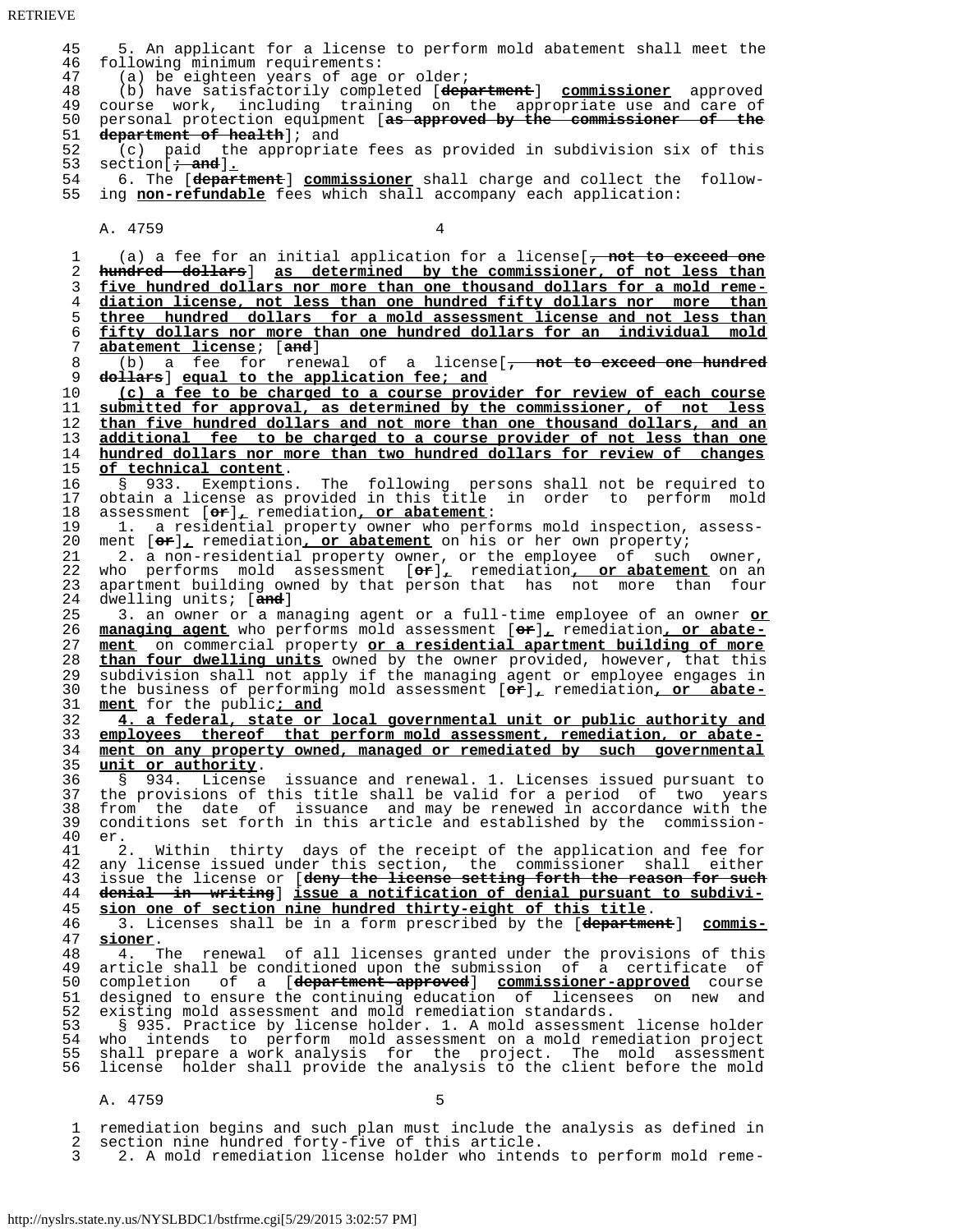4 diation shall prepare a work plan providing instructions for the remedi- 5 ation efforts to be performed for the mold remediation project. The mold 6 remediation license holder shall provide the work plan to the client 7 before the mold remediation begins. The mold remediation license holder 8 shall maintain a copy of the work plan at the job site where the remedi-<br>9 ation is being performed. 9 ation is being performed.<br>10 § 936. Licensee duti 10 § 936. Licensee duties; prohibited activities. 1. A mold assessment<br>11 licensee who performs mold assessment services shall provide a written 11 licensee who performs mold assessment services shall provide a written<br>12 report to each person for whom such licensee performs mold assessment 12 report to each person for whom such licensee performs mold assessment<br>13 services for compensation. 13 services for compensation.<br>14 2. No licensee shall per 14 2. No licensee shall perform both mold assessment and mold remediation<br>15 on the same property. 15 on the same property.<br>16 3. No person shall 16 3. No person shall own an interest in both the [**entity which**] **licensee** 17 **who** performs mold assessment services and the [**entity which**] **licensee** 18 **who** performs mold remediation services on the same property.<br>19 § 937. Civil penalties and revocation. 1. The [department] 19 § 937. Civil penalties and revocation. 1. The [**department**] **commission-** 20 **er** may, after a notice and hearing, suspend or revoke any license, or 21 censure, fine, or impose probationary or other restrictions on any<br>22 licensee for good cause shown which shall include, but not be limited to 22 licensee for good cause shown which shall include, but not be limited to 23 the following: 23 the following:<br>24 (a) convict 24 (a) conviction of a felony relating to the performance of a mold 25 assessment or mold remediation; 26 (b) deceit or misrepresentation in obtaining a license authorized 27 under this article;<br>28 (c) providing fal 28 (c) providing false testimony or documents to the [**department**] **commis-** 29 **sioner** in relation to a license authorized by this article or any other<br>30 license issued by the [department] commissioner; 30 license issued by the [**department**] **commissioner**; 31 (d) deceiving or defrauding the public in relation to services 32 provided for a fee that require a license; or<br>33 (e) incompetence or gross negligence in rela 33 (e) incompetence or gross negligence in relation to mold assessment or 34 mold remediation.<br>35 2. Violators c 35 2. Violators of any of the provisions of this article may be fined by 36 the [**department**] **commissioner** in an amount not to exceed two thousand 37 dollars for the initial violation and up to ten thousand dollars for<br>38 each subsequent violation. 38 each subsequent violation.<br>39 § 938. Denial of licens 39 § 938. Denial of license; complaints; notice of hearing. 1. The 40 [**department**] **commissioner** shall, before making a determination to deny 41 an application for a license, notify the applicant in writing of the<br>42 reasons for such proposed denial and afford the applicant an opportunity 42 reasons for such proposed denial and afford the applicant an opportunity<br>43 to be heard in person or by counsel prior to denial of the application. 43 to be heard in person or by counsel prior to denial of the application.<br>44 [such notification shall be served in any manner authorized by the civil 44 [**Such notification shall be served in any manner authorized by the civil** 45 **practice law and rules for service of summons.**] Such notice shall notify 46 the applicant that a request for a hearing must be made within thirty<br>47 days after [receipt] issuance of such notification. If a hearing is 47 days after [**receipt**] **issuance** of such notification. If a hearing is 48 requested, such hearing shall be held at such time and place as the 49 [**department**] **commissioner** shall prescribe. 50 2. If the applicant fails to make a written request for a hearing 51 within thirty days after [**receipt**] **issuance** of such notification, then 52 the notification of denial shall become the final determination of the 53 [**department**] **commissioner**. The [**department**] **commissioner** shall have 54 subpoena powers regulated by the civil practice law and rules. If, after<br>55 such hearing, the application is denied, written notice of such denial such hearing, the application is denied, written notice of such denial A. 4759 6

 1 shall be served upon the applicant [**in any manner authorized by the** 2 **civil practice law and rules for the service of a summons**].

 3 3. The [**department**] **commissioner** shall, before revoking or suspending 4 any license or imposing any fine as authorized by this article or repri-<br>5 mand on the holder thereoff. or before issuing any order directing the 5 mand on the holder thereof[**, or before issuing any order directing the** 6 **cessation of unlicensed activities,**] and at least ten days prior to the 7 date set for the hearing, notify in writing the holder of such license,<br>8 [or the person alleged to have engaged in unlicensed activities, of any 8 [**or the person alleged to have engaged in unlicensed activities,**] of any 9 charges made and shall afford such person an opportunity to be heard in<br>10 person or by counsel in reference thereto. No prior notice and hearing 10 person or by counsel in reference thereto. **No prior notice and hearing** 11 **is required before the commissioner issues an order directing the cessa-** 12 **tion of unlicensed activities.**

13 4. Written notice must be served to the licensee or person charged.<br>14 5. The hearing on such charges shall be at such time and place as 14 5. The hearing on such charges shall be at such time and place as the 15 (department) commissioner shall prescribe.

 15 [**department**] **commissioner** shall prescribe. 16 § 939. Judicial review. The action of the commissioner in suspending,<br>17 revoking or refusing to issue or renew a license, or issuing an order 17 revoking or refusing to issue or renew a license, or issuing an order<br>18 directing the cessation of unlicensed activity or imposing a fine or 18 directing the cessation of unlicensed activity or imposing a fine or 19 reprimand may be appealed by a proceeding brought under and pursuant to 20 article seventy-eight of the civil practice law and rules.

 21 § 940. Rulemaking authority. The [**department shall**] **commissioner may** 22 adopt rules and regulations to oversee the practice of mold assessment,<br>23 remediation and abatement and to ensure the health, safety and welfare remediation and abatement and to ensure the health, safety and welfare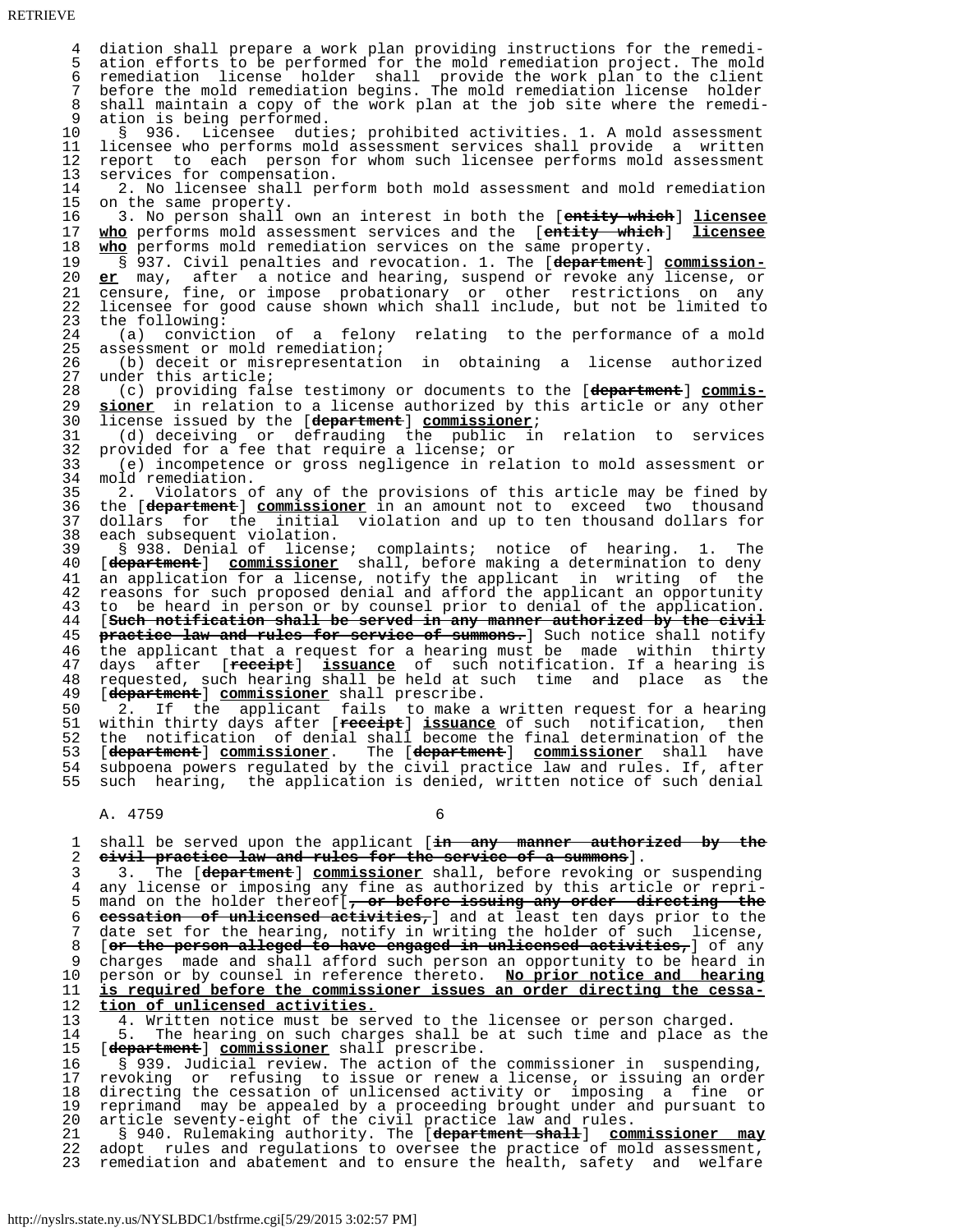RETRIEVE

24 of the public.<br>25 25 TITLE 2 26 MINIMUM WORK STANDARDS FOR THE CONDUCT OF 27 MOLD ASSESSMENTS AND REMEDIATION BY LICENSED PERSONS<br>28 Section 945. Minimum work standards for the conduct of mold a 28 Section 945. Minimum work standards for the conduct of mold assessments<br>29 by licensed persons. 29 by licensed persons.<br>30 946. Minimum work standards 30 946. Minimum work standards for the conduct of mold remediation 31 by licensed persons.<br>32 947. Post-remediation asses 32 947. Post-remediation assessment and clearance.<br>33 948. Investigations and complaints. 33 948. Investigations and complaints.<br>34 8 945. Minimum work standards for the c 34 § 945. Minimum work standards for the conduct of mold assessments by 35 licensed persons. 1. A mold assessment licensee shall prepare a mold 36 remediation plan that is specific to each remediation project and 37 provide the plan to the client before the remediation begins. The mold<br>38 remediation plan must specify: 38 remediation plan must specify:<br>39 (a) the rooms or areas where 39 (a) the rooms or areas where the work will be performed;<br>40 (b) the estimated quantities of materials to be cleaned of 40 (b) the estimated quantities of materials to be cleaned or removed;<br>41 (c) the methods to be used for each type of remediation in each t 41 (c) the methods to be used for each type of remediation in each type 42 of area; 42 of  $area$ ;<br>43 (d) th 43 (d) the personal protection equipment (PPE) to be supplied by licensed 44 remediators for use by licensed abaters;<br>45 (e) the proposed clearance procedures 45 (e) the proposed clearance procedures and criteria for each type of<br>46 remediation in each type of area; 46 remediation in each type of area;<br>47 (f) when the project is a buil 47 (f) when the project is a building that is currently occupied, how to 48 properly notify such occupants of such projects taking into consider- 48 properly notify such occupants of such projects taking into consider- 49 ation proper health concerns; the plan must also provide recommendations 50 for notice and posting requirements that are appropriate for the project  $51$  size, duration and points of entry; 51 size, duration and points of entry;<br>52 (g) an estimate of cost and an 52 (g) an estimate of cost and an estimated time frame for completion; 53 and 54 (h) when possible, the underlying sources of moisture that may be<br>55 causing the mold and a recommendation as to the type of contractor who 55 causing the mold and a recommendation as to the type of contractor who<br>56 would remedy the source of such moisture. would remedy the source of such moisture. A. 4759 7 1 2. The **remediation plan may require** containment [**specified in the** 2 **remediation plan must**]**, as appropriate, to** prevent the spread of mold to 3 areas of the building outside the containment under normal conditions of  $\frac{4}{100}$ 4 use.<br>5 3. 5 3. A mold assessment licensee who indicates in a remediation plan that<br>6 a disinfectant, biocide, or antimicrobial coating will be used on a mold 6 a disinfectant, biocide, or antimicrobial coating will be used on a mold 7 remediation project shall indicate a specific product or brand only if 8 it is registered by the United States Environmental Protection Agency 9 for the intended use and if the use is consistent with the manufactur- 10 er's labeling instructions. A decision by a mold assessment licensee to 11 use such products must take into account the potential for occupant 12 sensitivities.<br>13 8 946 Minim 13 § 946. Minimum work standards for the conduct of mold remediation by<br>14 licensed persons. 1. A mold remediation licensee shall prepare a mold 14 licensed persons. 1. A mold remediation licensee shall prepare a mold 15 remediation work plan that is specific to each project, fulfills all the<br>16 requirements of the mold remediation plan developed by the mold assess- 16 requirements of the mold remediation plan developed by the mold assess- 17 ment licensee as provided to the client and provides specific<br>18 instructions and/or-standard-operating-procedures-for-how-a-mold-remedi-18 instructions and/or standard operating procedures for how a mold remedi-<br>19 ation project will be performed. The mold remediation licensee shall 19 ation project will be performed. The mold remediation licensee shall<br>20 provide the mold remediation work plan to the client before site prepa-20 provide the mold remediation work plan to the client before site prepa-<br>21 ration work begins. 21 ration work begins.<br>22 2. If a mold asse 22 <sup>2</sup>. If a mold assessment licensee specifies in the mold remediation 23 plan that personal protection equipment (PPE) is required for the 24 project, the mold remediation licensee shall provide the specified PPE<br>25 to all employees who engage in remediation activities and who will, or 25 to all employees who engage in remediation activities and who will, or<br>26 are anticipated to, disturb or remove mold contamination. The contain-26 are anticipated to, disturb or remove mold contamination. The contain-<br>27 ment, when constructed as described in the remediation work plan and 27 ment, when constructed as described in the remediation work plan and<br>28 under normal conditions of use, must prevent the spread of mold to areas 28 under normal conditions of use, must prevent the spread of mold to areas 29 outside the containment. 30 3. Signs advising that a mold remediation project is in progress shall<br>31 be displayed at all accessible entrances to remediation areas. 31 be displayed at all accessible entrances to remediation areas. 32 4. No person shall remove or dismantle any containment structures or 33 materials from a project site prior to receipt by the mold remediation<br>34 licensee overseeing the project of a notice from a mold assessment 34 licensee overseeing the project of a notice from a mold assessment<br>35 licensee that the project has achieved clearance as described in section 35 licensee that the project has achieved clearance as described in section 36 nine hundred forty-seven of this title. 37 5. Disinfectants, biocides and antimicrobial coatings may be used only 38 if their use is specified in a mold remediation plan, if they are regis- 39 tered by the United States Environmental Protection Agency for the 40 intended use and if the use is consistent with the manufacturer's label- 41 ing instructions. If a plan specifies the use of such a product but does<br>42 not specify the brand or type of product, a mold remediation licensee 42 not specify the brand or type of product, a mold remediation licensee 43 may select the brand or type of product to be used. A decision by a mold 44 assessment or remediation licensee to use such a product must take into